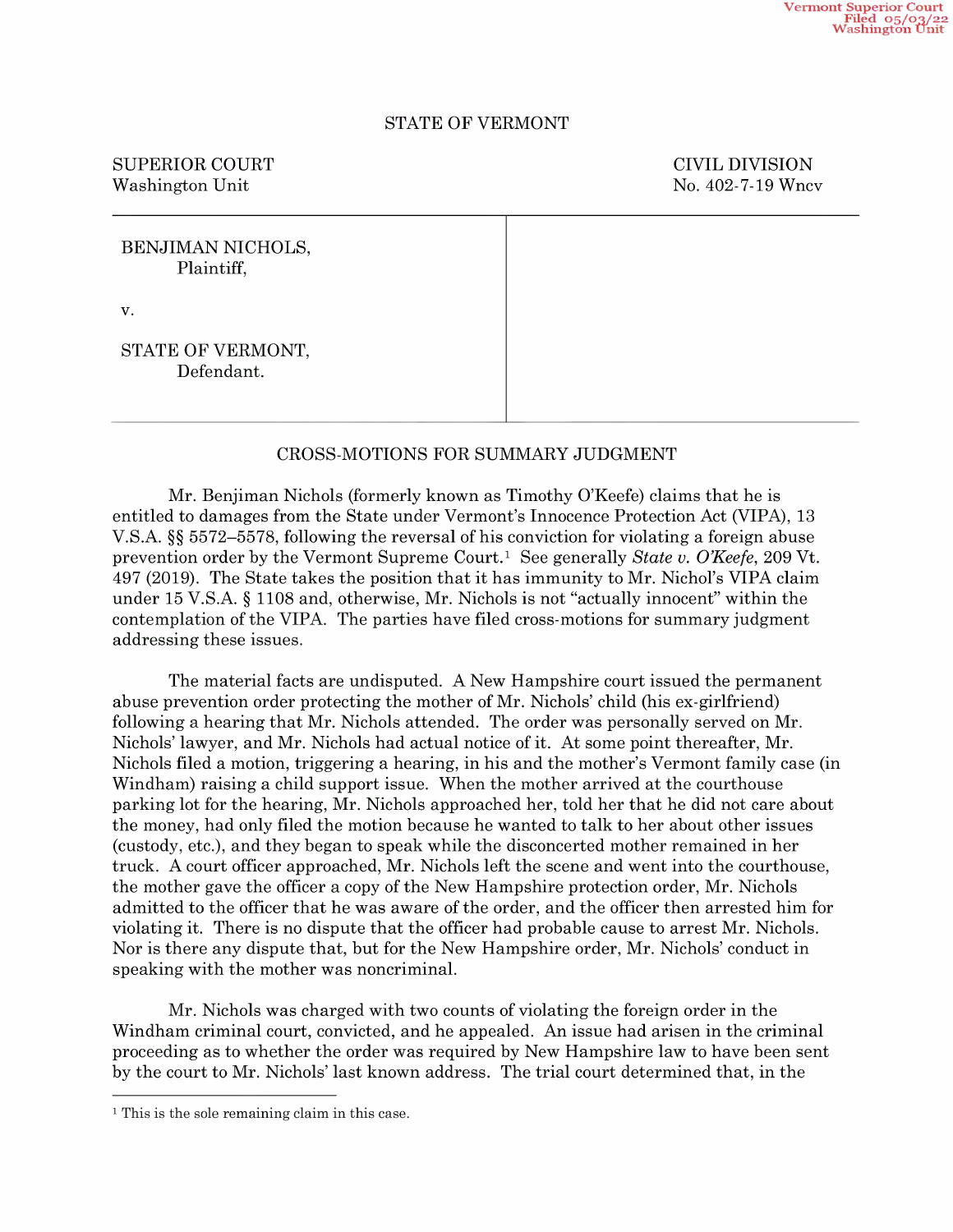circumstances, there had been no violation of New Hampshire law. On this point, the Vermont Supreme Court disagreed. It reversed the conviction because the State had failed to prove that the permanent protection order had been mailed to Mr. Nichols' last known address by the New Hampshire court in compliance with New Hampshire law[.2](#page-1-0)

## *The issues*

To Mr. Nichols, this is a straightforward case. The relevant VIPA provisions are as follows:

(a) A claimant shall be entitled to judgment in an action under this subchapter if the claimant establishes each of the following by clear and convincing evidence:

(1) The complainant was convicted of a felony crime, was sentenced to a term of imprisonment, and served at least six months of the sentence in a correctional facility.

(2)(A) the complainant's conviction was reversed or vacated, the complainant's information or indictment was dismissed, or the complainant was acquitted after a second or subsequent trial; or

(B) the complainant was pardoned for the crime for which he or she was sentenced.

(3) The complainant is actually innocent of the felony or felonies that are the basis for the claim. As used in this chapter, a person is "actually innocent" of a felony or felonies if he or she did not engage in any illegal conduct alleged in the charging documents for which he or she was charged, convicted, and imprisoned.

(4) The complainant did not fabricate evidence or commit or suborn perjury during any proceedings related to the crime with which he or she was charged.

13 V.S.A. § 5574(a). There is no dispute about subsections (a)(1), (a)(2), and (a)(4). The only dispute is whether, in the circumstances of this case, Mr. Nichols is "actually innocent" for purposes of subsection (a)(3). As the statute says, "a person is 'actually innocent' . . . if he or she did not engage in any illegal conduct alleged in the charging documents for which he or she was charged, convicted, or imprisoned." According to Mr. Nichols, since the protection order was not sent to his last known address, see n.2 below, it was not enforceable against him. Therefore, he did nothing illegal, and the State should be liable for his incarceration under the VIPA. Otherwise, all he did, he urges, was to speak innocuously with his ex-girlfriend in a parking lot.

<span id="page-1-0"></span><sup>&</sup>lt;sup>2</sup> To be clear, neither the Supreme Court's decision nor anything else in the record of this case establishes that the New Hampshire court *actually* failed to so mail the order, only that, from an appellate perspective, as described in the Vermont Supreme Court decision, the Vermont prosecutor had failed to affirmatively prove that the mailing had occurred. Mr. Nichols effectively treats the Supreme Court's ruling as proving that the mailing did not happen. It does not. In the criminal proceeding, the State had the burden of proof, and it failed to prove that the mailing had occurred. Failing to prove that something occurred does not mean that it in fact did not occur. Here, Mr. Nichols has the burden of proof, and it is incumbent upon him to affirmatively prove that the mailing did not occur. Thus far, he has not attempted to prove that essential fact, which the court considers to be disputed.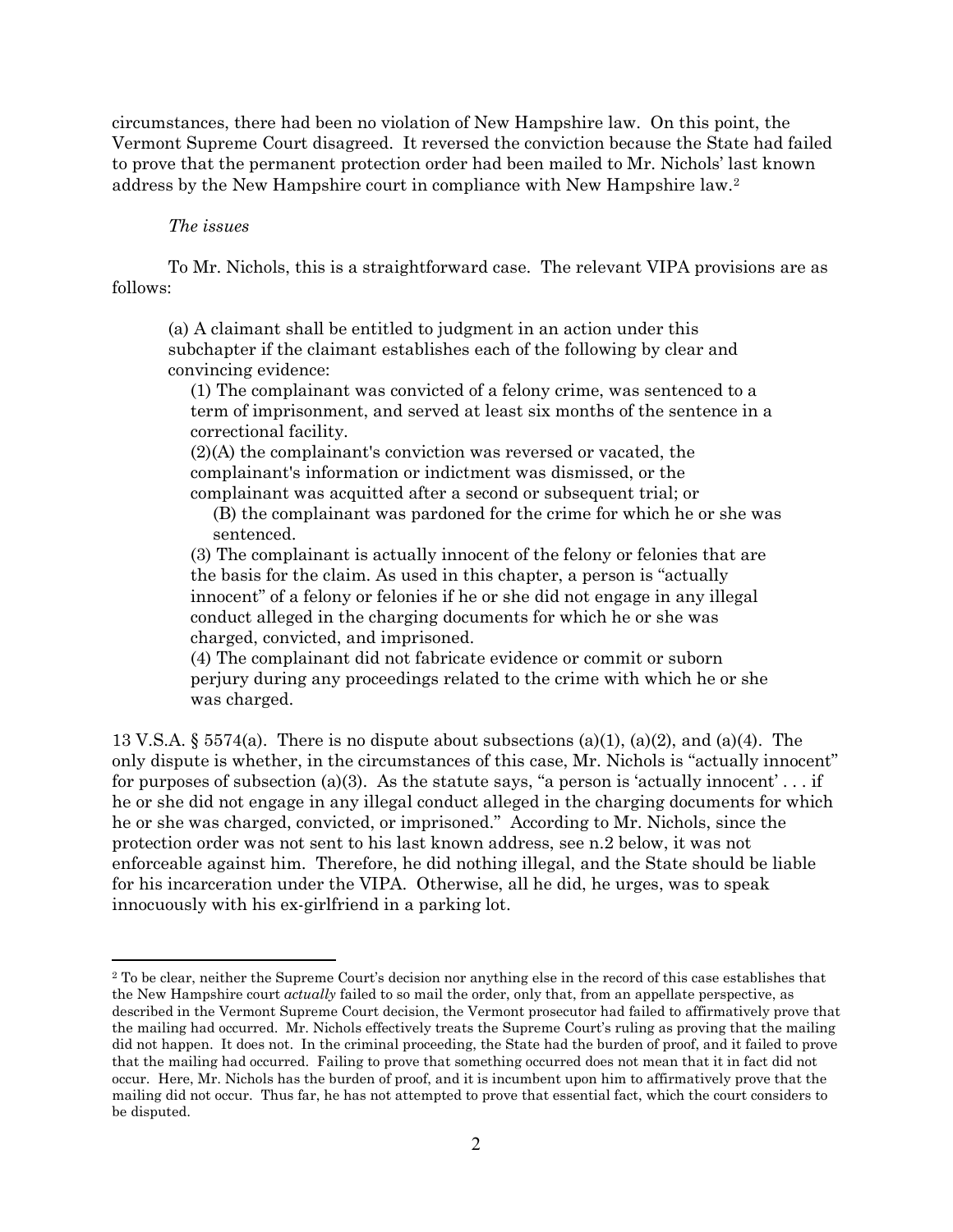According to the State, it has statutory immunity to this suit under 15 V.S.A. § 1108. In the alternative, it argues that "actual" (compensable) innocence under VIPA must be distinguished from "legal" or "technical" (not compensable) innocence. Here, the State argues, Mr. Nichols may have been legally, or technically, innocent in the sense that the State failed to prove that a specific mailing from the New Hampshire court had occurred, rendering his conviction defective, but he was not actually innocent insofar as he was aware of the New Hampshire order and its terms and he violated it as charged.[3](#page-2-0)

#### *Immunity under 15 V.S.A. § 1108(b)*

Section 1108 is the "enforcement" section of Vermont's abuse prevention statutes. As relevant, it provides, "A foreign abuse prevention order shall be accorded full faith and credit throughout this State and shall be enforced as if it were an order of this State." 15 V.S.A. § 1108(a). "A law enforcement officer may rely upon a copy of . . . any foreign abuse prevention order that has been provided to the law enforcement officer by any source." *Id*. § 1108(b). "An officer's reasonable reliance as provided in this subsection shall be a complete defense in any civil action arising in connection with a court's finding under subsection (c) of this section that the order was not enforceable." *Id*. § 1108(b). Subsection (c) then provides:

(c) A foreign abuse prevention order shall be enforceable in the courts in this State if all the following are satisfied:

(1) The defendant has received notice of the order in compliance with the requirements of the issuing state.

(2) The order is in effect in the issuing state.

(3) The court in the issuing state had jurisdiction over the parties and the subject matter under the law of the issuing state.

(4) In the issuing state, the law gives reasonable notice and opportunity to be heard to the person against whom the order is sought sufficient to protect that person's right to due process. In the case of ex parte orders, notice and opportunity to be heard must be provided within a reasonable time after the order is issued, sufficient to protect the defendant's due process rights. Failure to provide reasonable notice and opportunity to be heard shall be an affirmative defense to any charge or process filed seeking enforcement of the foreign protection order.

The § 1108(b) immunity provision extends to "any civil action arising in connection with a court's finding under subsection (c) of this section that the order was not enforceable." The State argues that this is "any civil action" and it arose "in connection with" a determination that Mr. Nichols had not "received notice of the order in compliance with the requirements of the issuing state." Therefore, according to the State, it is entitled to immunity in this case.

Section 1108 immunity does not properly apply to bar VIPA liability, as applied to the circumstances of this case, for several reasons. First, while the overarching purpose of the statute is to ensure that foreign abuse prevention orders are given full faith and credit

<span id="page-2-0"></span><sup>3</sup> Mr. Nichols has claimed that he thought the order did not apply in Vermont, but by its terms it clearly did. Thus, he either knew or should have known that it applied in Vermont.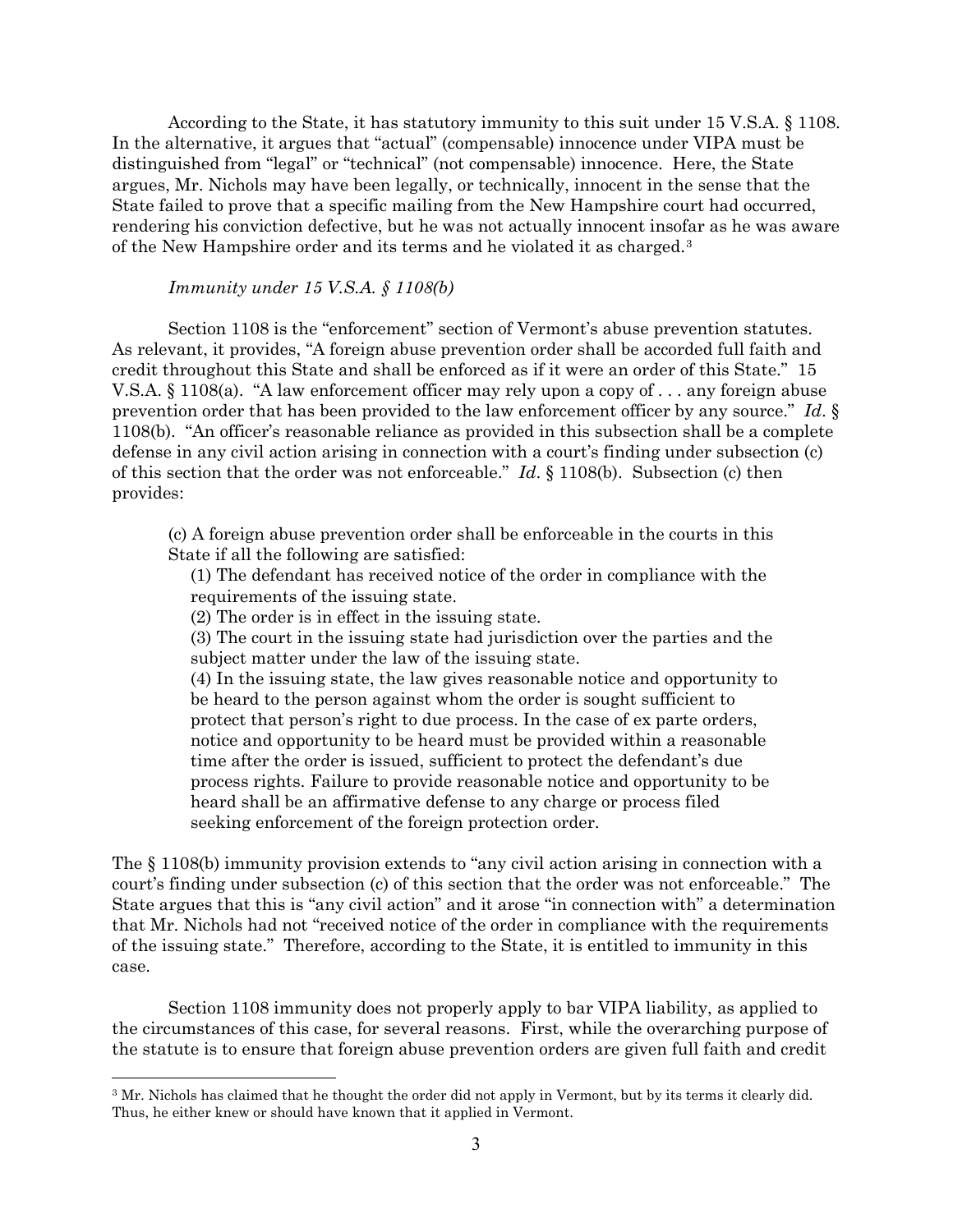in Vermont, its focus is on the frontline law enforcement officers who must enforce those orders in the first instance. The conduct of the officer who arrested Mr. Nichols has nothing to do with this case. This case arose out of the subsequent conduct of the prosecutor and rulings of the trial court. Section 1108 does not appear to be intended to apply in these circumstances.

Beyond that, insofar as the language of  $\S 1108$  is broad ("any" "in connection with"), it is vague. In contrast, the disputed liability in this case arises specifically under 13 V.S.A.  $\S$  5574(a). In other words,  $\S$  5574(a) specifically addresses the issue in this case. Insofar as § 1108 establishes a broader principle of immunity, the more specific statutory provision, VIPA, governs. See *Town of Brattleboro v. Garfield*, 2006 VT 56, ¶ 10, 180 Vt. 90.

This should be especially so here, where the VIPA plainly is remedial legislation. See *State v. Therrien*, 161 Vt. 26, 31 (1993) ("We must apply remedial legislation liberally to accomplish its purposes."). While § 1108 may be considered remedial as well, its evident purpose, ensuring that Vermont law enforcement officers are not dissuaded from enforcing unfamiliar foreign abuse prevention orders, does not conflict with VIPA's purpose to compensate those who were actually innocent yet served substantial time in prison regardless, and there is no actual conflict in this case insofar as Mr. Nichols seeks to establish liability against the State only.

Finally, the operative provisions of § 1108 date to 1996. See 1995, Adj. Sess., No. 170, § 28. The operative provisions of the VIPA were more recently adopted in 2014. See 2013, Adj. Sess., No. 126. Thus, while the drafters of the § 1108 immunity provision could not have foreseen the provisions of VIPA at issue in this case, the drafters of those VIPA provisions presumably were well aware of § 1108 and clearly did nothing to "clarify" that § 1108 should be construed to trump the VIPA. See *Shires Hous., Inc. v. Brown*, 2017 VT 60, ¶ 18, 205 Vt. 186 ("we presume that the Legislature is aware of the backdrop against which it is legislating").

For all these reasons, the court concludes that § 1108 does not apply in this case.

## *Liability under 13 V.S.A. § 5574*

Mr. Nichols is not "actually innocent" for purposes of VIPA liability, however. As applied to this case, VIPA liability attaches if a person is "actually innocent" and "a person is 'actually innocent' of a felony or felonies if he or she did not engage in any illegal conduct alleged in the charging documents for which he or she was charged, convicted, and imprisoned." This definition of actual innocence is patently ambiguous.

In the law generally, innocence has two well-established meanings. "Actual innocence" means "[t]he absence of facts that are prerequisites for the sentence given to a defendant." Black's Law Dictionary (7th ed. 1999) at 792. "Legal innocence" means "[t]he absence of one or more procedural or legal bases to support the sentence given to a defendant." *Id*.

By using the term "actual innocence" in  $\S$  5574, the legislature obviously was drawing a distinction between actual innocence and legal innocence. Indeed, Mr. Nichols readily conceded as much at oral argument. However, by referring to "illegal" conduct in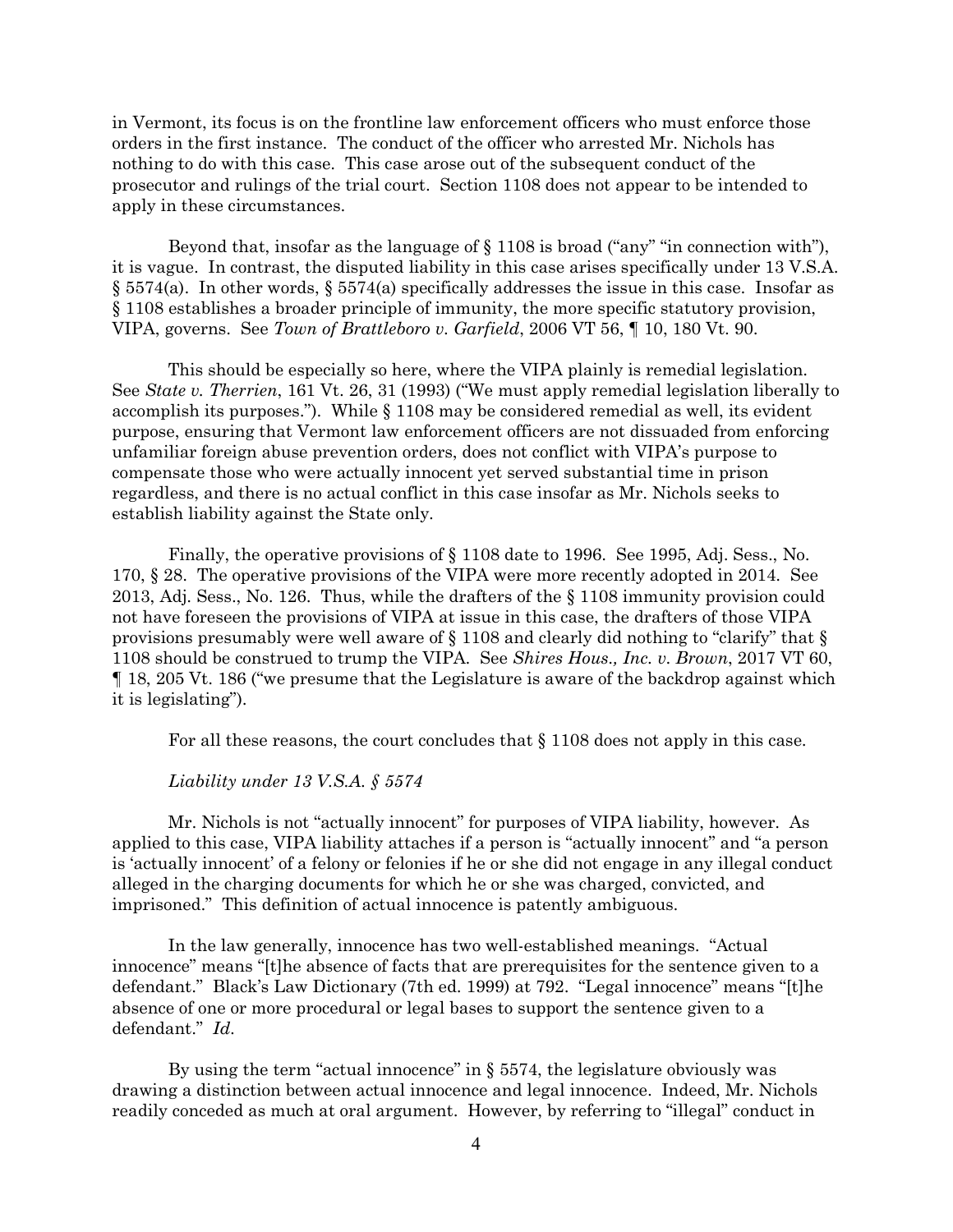the definition of actual innocence, the legislature appears to have incorporated the meaning of legal innocence into the definition of actual innocence, producing a circularity in which any kind of innocence presumably might satisfy the actual innocence standard of § 5574. See Black's Law Dictionary (7th ed. 1999) at 750 (defining "illegal" simply to mean "unlawful"). This plainly is not what the legislature was attempting to achieve with this provision.

In this case, Mr. Nichols leans heavily on whether his conduct was "illegal." There is no dispute that his actual conduct was precisely as charged. He simply argues that, supposing he was not in fact sent the notice from the New Hampshire court, that conduct turns out not to have been illegal insofar as the abuse prevention order was unenforceable.

The appropriate emphasis in the statutory definition of actual innocence, however, should be placed on the "conduct alleged in the charging documents," that is, whether the person engaged in the charged conduct regardless whether the person ultimately ended up with criminal liability. In this case, Mr. Nichols knew he had a New Hampshire abuse prevention order in place, he knew or should have known that it applied in Vermont, and he nevertheless intentionally created a situation in which the subject of the order would predictably arrive at a certain location at which time he approached her in violation of the order. With these as the undisputed facts of the case, the court fails to see how Mr. Nichols could possibly prove that he did not engage in the conduct for which he was charged, regardless that the order ultimately was determined to be unenforceable for other reasons.

#### *Enforceability of order in the court parking lot*

Finally, on a different tack, Mr. Nichols argues that, under a New Hampshire statute, the order was not applicable in the courthouse parking lot where the interaction took place just prior to a scheduled child support hearing. If this were so, it nevertheless is not clear that it would save Mr. Nichols' VIPA claim. However, it is not so. The statute provides as follows, "A no-contact provision in a protective order . . . shall not be construed to: . . . (b) [p]revent a party from appearing at a scheduled court or administrative hearing." N.H. Rev. Stat. Ann. § 173-B:5-a(II)(b). Mr. Nichols' argument that somehow this provision made the order entirely inapplicable all around the "curtilage" of the courthouse, as he puts it, and permitted him to otherwise completely unnecessarily approach his ex-girlfriend in an uncontrolled outdoor environment seriously outruns the reach of the statute. The order was not enforced to prevent Mr. Nichols from attending a hearing, and he was not arrested for having done so. This argument has no basis in the statute. Reasonably unavoidable contact necessary to attending the hearing is not what happened.

It is unnecessary to address any other issues raised by the parties.

#### Order

For the foregoing reasons, the State's motion for summary judgment is granted, and Mr. Nichols' is denied. The State shall submit a form of judgment. V.R.C.P. 58(d).